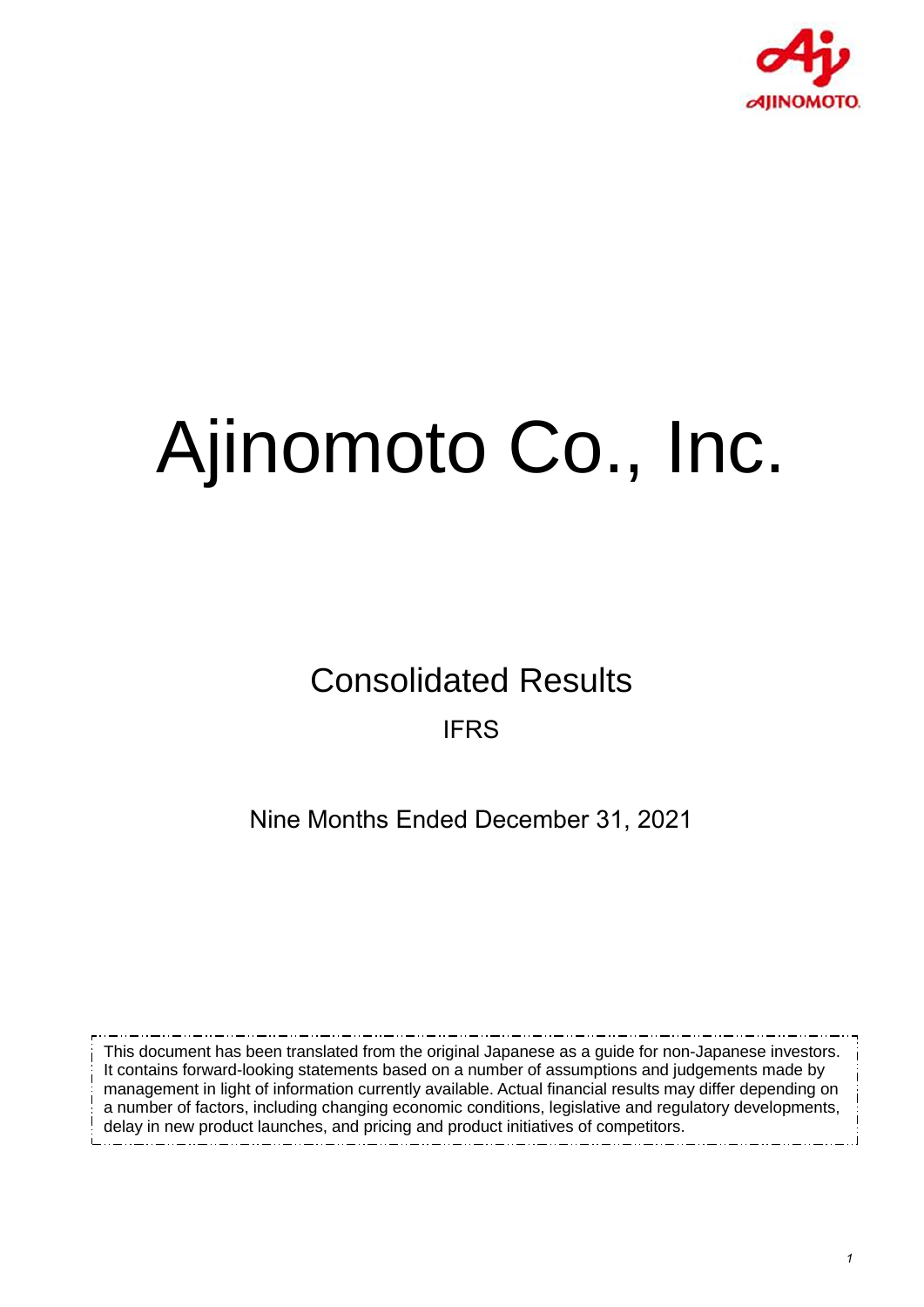

## **SUMMARY OF FINANCIAL STATEMENTS [IFRS] (Consolidated)**

The nine-month results for the fiscal year ending March 31, 2022

| Ajinomoto Co., Inc.                                                   |                          | <b>January 31, 2022</b>     |
|-----------------------------------------------------------------------|--------------------------|-----------------------------|
| 2802                                                                  |                          | <b>Tokyo Stock Exchange</b> |
| https://www.ajinomoto.co.jp/company/                                  |                          |                             |
| Takaaki Nishii                                                        |                          |                             |
| Representative Executive Officer & President                          |                          |                             |
| Eiichi Mizutani                                                       | Telephone:               | +81-3-5250-8111             |
| Corporate Executive & General Manager                                 |                          |                             |
| Global Finance Department                                             |                          |                             |
| Scheduled date of submission of statutory quarterly financial report: | <b>February 10, 2022</b> |                             |
| Scheduled date of starting payment of dividend:                       |                          |                             |
| Preparation of supplementary materials:                               | Yes                      |                             |
|                                                                       | Yes                      |                             |
|                                                                       |                          | Stock exchange listing:     |

#### **1. Consolidated Financial Results for the Nine Months Ended December 31, 2021 (1) Consolidated Operating Results**

|                                                                                                                                                                                                                                                       |         |                   |                   | (Millions of yen) |
|-------------------------------------------------------------------------------------------------------------------------------------------------------------------------------------------------------------------------------------------------------|---------|-------------------|-------------------|-------------------|
|                                                                                                                                                                                                                                                       |         | Nine months ended | Nine months ended |                   |
|                                                                                                                                                                                                                                                       |         | December 31, 2021 | December 31, 2020 |                   |
|                                                                                                                                                                                                                                                       |         | Change %          |                   | Change %          |
|                                                                                                                                                                                                                                                       | 854.228 | 7.5               | 794.939           | (3.3)             |
|                                                                                                                                                                                                                                                       | 108.414 | 8.4               | 99.967            | 19.9              |
|                                                                                                                                                                                                                                                       | 118.963 | 24.0              | 95.941            | 97.4              |
|                                                                                                                                                                                                                                                       | 86.478  | 26.0              | 68.655            | 121.4             |
| Profit attributable to owners of the parent company                                                                                                                                                                                                   | 81.539  | 30.1              | 62.657            | 171.1             |
|                                                                                                                                                                                                                                                       | ¥149.58 |                   | ¥114.28           |                   |
|                                                                                                                                                                                                                                                       | ¥149.57 |                   | ¥114.23           |                   |
| $\mu$ and $\mu$ and $\mu$ and $\mu$ and $\mu$ and $\mu$ and $\mu$ and $\mu$ and $\mu$ and $\mu$ and $\mu$ and $\mu$ and $\mu$ and $\mu$ and $\mu$ and $\mu$ and $\mu$ and $\mu$ and $\mu$ and $\mu$ and $\mu$ and $\mu$ and $\mu$ and $\mu$ and $\mu$ |         |                   |                   |                   |

"Change %" indicates the percentage change compared to the same period of the previous fiscal year.

Note: Upon the adoption of IFRS, the Ajinomoto Group has introduced "business profit" as a new profit level that will better enable investors, the Board of Directors, and the Management Committee to grasp the core business results and future outlook of each business while also facilitating continual evaluation of the Group's business portfolio by the Board of Directors and the Management Committee. "Business profit" is defined as sales and share of profit of associates and joint ventures minus cost of sales, selling expenses, research and development expenses, and general and administrative expenses. Business profit does not include other operating income or other operating expenses.

#### **(2) Consolidated Financial Position**

|                                                      |                   | (Millions of yen) |
|------------------------------------------------------|-------------------|-------------------|
|                                                      | As of             | As of             |
|                                                      | December 31, 2021 | March 31, 2021    |
|                                                      | 1,397,452         | 1,431,289         |
|                                                      | 697.396           | 667.846           |
| Equity attributable to owners of the parent company  | 647.370           | 620.257           |
| Ownership ratio attributable to owners of the parent |                   |                   |
|                                                      | 46.3%             | 43.3%             |

#### **2. Dividends**

|                    | Fiscal year ended<br>March 31, 2021 | Fiscal year ending<br>March 31, 2022 | Fiscal year ending<br>March 31, 2022<br>(forecast) |
|--------------------|-------------------------------------|--------------------------------------|----------------------------------------------------|
| Dividend per share |                                     |                                      |                                                    |
|                    | ¥16.00                              | 424.00                               |                                                    |
|                    | ¥26.00                              |                                      | ¥24.00                                             |
|                    | ¥42.00                              |                                      | ¥48.00                                             |

Note: Revisions from the last forecast released: None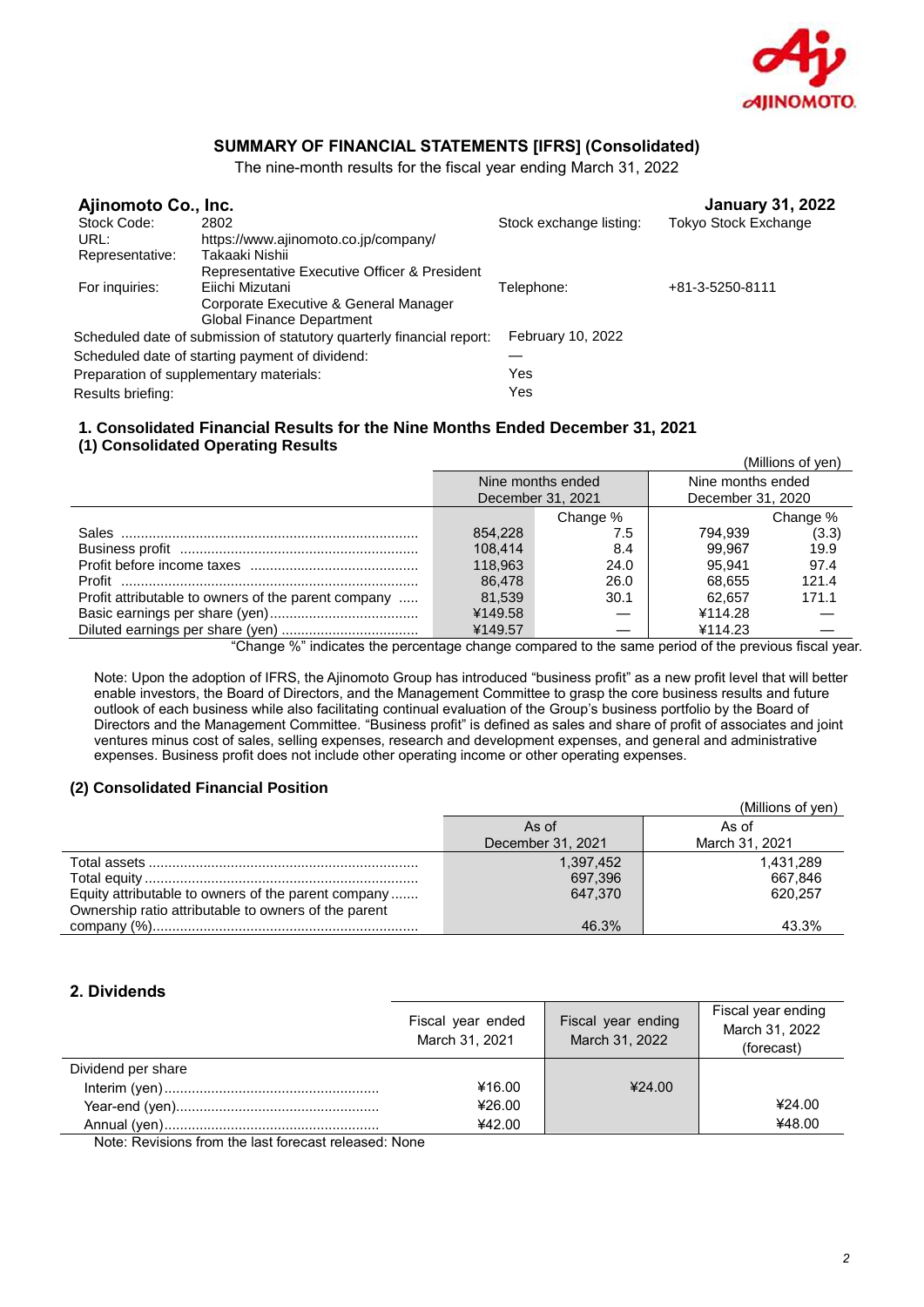

# **3. Forecast for the Fiscal Year Ending March 31, 2022**

|                                                     |                                   | (Millions of yen) |
|-----------------------------------------------------|-----------------------------------|-------------------|
|                                                     | Fiscal year ending March 31, 2022 |                   |
|                                                     |                                   | Change %          |
|                                                     | 1,148,000                         | 7.1               |
|                                                     | 120.000                           | 6.1               |
| Profit attributable to owners of the parent company | 68.000                            | 14.4              |
|                                                     | ¥125.04                           |                   |

"Change %" indicates the percentage change compared to the previous fiscal year. Note: Revisions from the last forecast released: None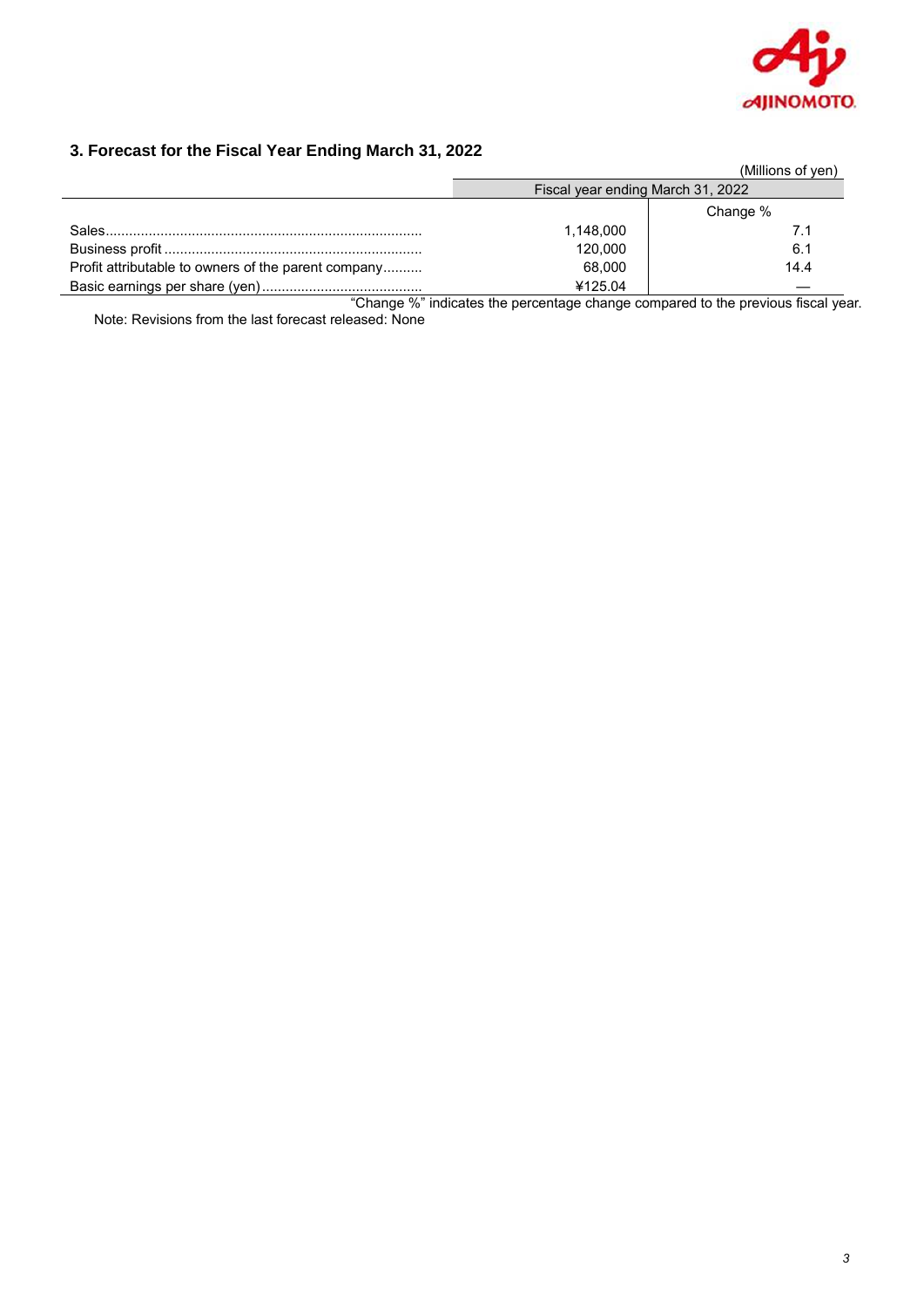

#### **Notes:**

**(1) Changes in significant subsidiaries during the period** (Changes in specified subsidiaries resulting in a change in consolidation scope): Yes

Added: None

Excluded: one company: Ajinomoto Animal Nutrition Europe S.A.S.

#### **(2) Changes in accounting policies and accounting estimates**

- 1) Changes in accounting policies as required by IFRS: None
- 2) Other changes in accounting policies: None
- 3) Changes in accounting estimates: None

#### **(3) Number of shares outstanding (ordinary shares)**

|                                                                             |                                    | Shares                             |
|-----------------------------------------------------------------------------|------------------------------------|------------------------------------|
|                                                                             | As of December 31, 2021            | As of March 31, 2021               |
| Number of shares outstanding at end of period<br>(including treasury stock) | 549,163,354                        | 549,163,354                        |
| Number of shares in treasury stock at end of<br>period                      | 11,050,593                         | 663,058                            |
|                                                                             | April 1, 2021 to December 31, 2021 | April 1, 2020 to December 31, 2020 |
| Average number of shares during period                                      | 545,138,967                        | 548,298,345                        |

(Note) The number of shares in treasury stock at the end of the period includes the Company's shares held by the director's remuneration BIP trust (As of December 31, 2021: 442,900 shares. As of March 31, 2021: 559,200 shares), which was adopted along with the introduction of stock-based remuneration of executive officers based on the company's medium-term earnings performance for the directors and others. In addition, these Company's shares are included in the treasury stock which is deducted from the number of shares outstanding at the end of the period when calculating the average number of shares during the period.

The summary of quarterly financial statements is not subject to quarterly review by certified public accountants or an audit firm.

#### Appropriate use of forecasts and other notes

Disclaimer regarding forward-looking statements and other information

Forward-looking statements, such as business forecasts, included in this document are based on management's estimates, assumptions, and projections at the time of release. These statements do not promise nor represent a commitment by the Company to achieve these forecasts. Actual operating results may differ significantly due to various factors. For more information regarding earnings forecasts, see page 6, *"1. Qualitative Information on the Nine-Month Consolidated Results, (1) Overview of Operating Results."*

Where to obtain supplementary materials

Supplementary materials will be posted on the Company's website on Monday, January 31, 2022.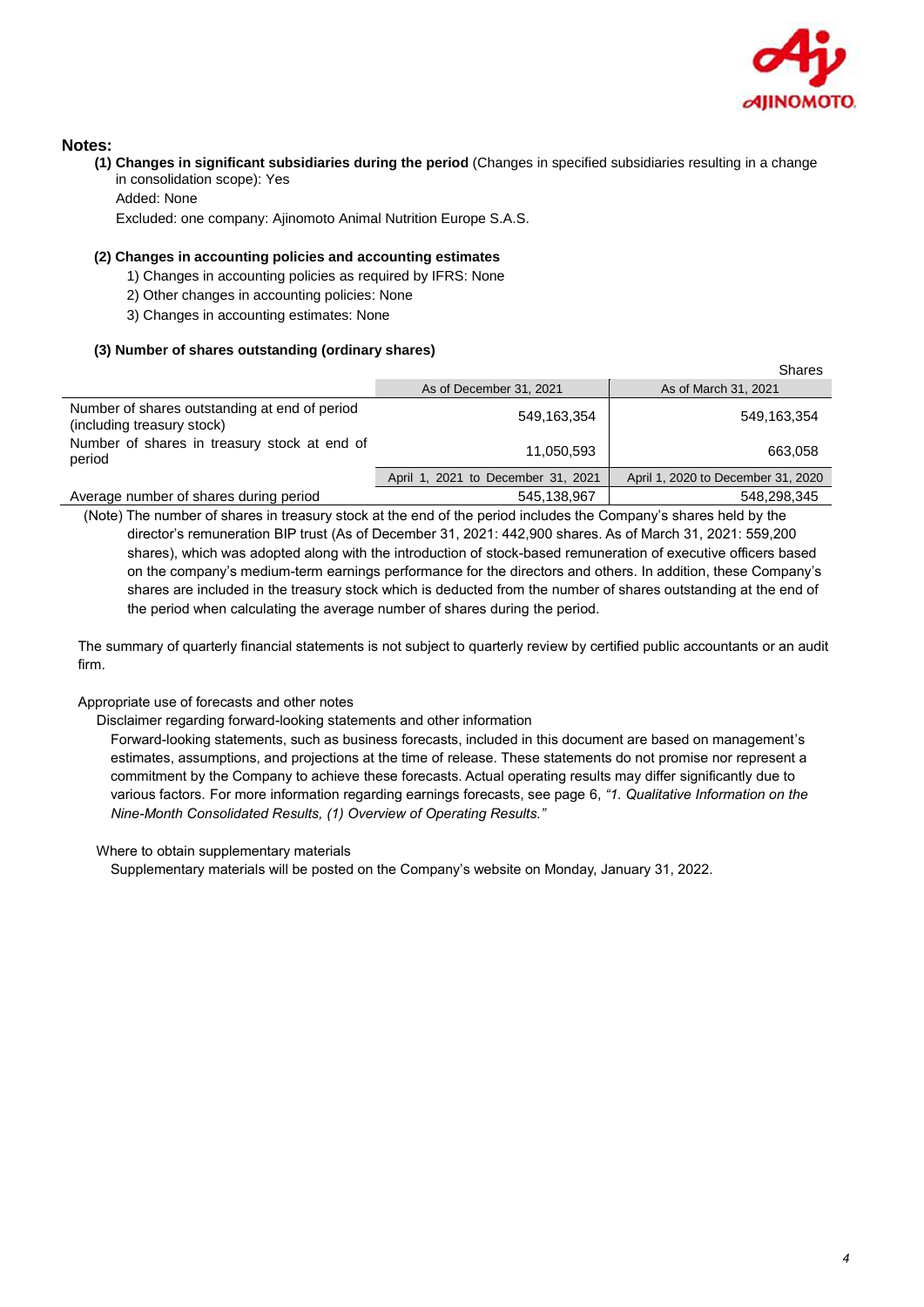

## Table of contents

|   | (2) |  |
|---|-----|--|
| 2 |     |  |
|   |     |  |
|   | (2) |  |
|   |     |  |
|   | (3) |  |
|   |     |  |
|   |     |  |
|   |     |  |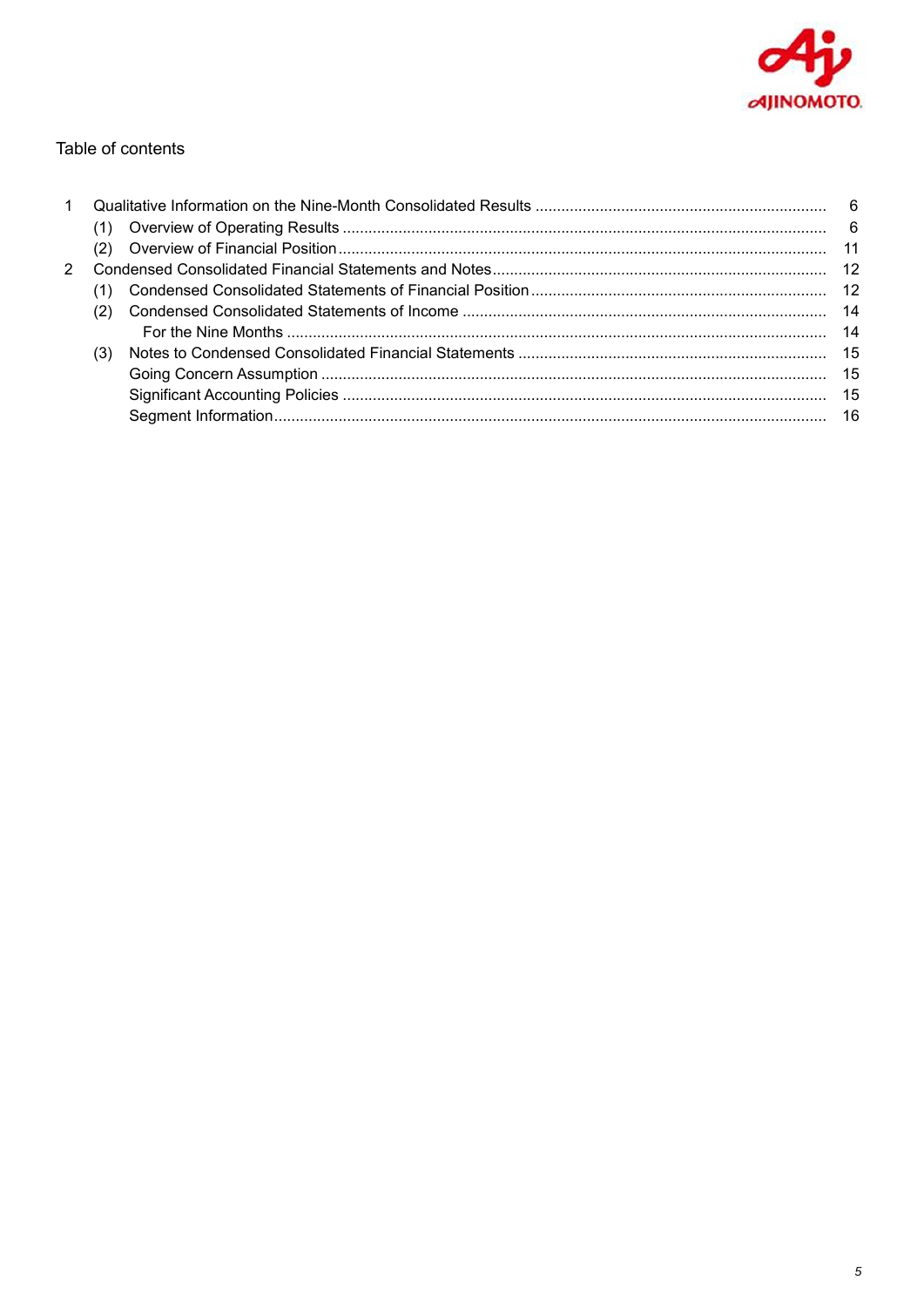

## **1. Qualitative Information on the Nine-Month Consolidated Results**

Upon the adoption of IFRS, the Ajinomoto Group has introduced "business profit" as a new profit level that will better enable investors, the Board of Directors, and the Management Committee to grasp the core business results and future outlook of each business while also facilitating continual evaluation of the Group's business portfolio by the Board of Directors and the Management Committee. "Business profit" is defined as sales and share of profit of associates and joint ventures minus cost of sales, selling expenses, research and development expenses, and general and administrative expenses. Business profit does not include other operating income or other operating expenses.

## **(1) Overview of Operating Results**

In the nine months ended December 31, 2021, the Company's consolidated sales increased 7.5% year-onyear, or ¥59.2 billion, to ¥854.2 billion. This was mainly the result of strong sales of home-use products overseas in the Seasonings and Foods segment and the Frozen Foods segment and a partial recovery in sales of restaurant and industrial use products, which were affected by the COVID-19 pandemic in the previous fiscal year. There was a large increase in revenue in the Healthcare and Others segment, mainly due to strong sales of electronic materials and Bio-pharma services. Business profit increased 8.4% year-on-year, or ¥8.4 billion, to ¥108.4 billion because of the large increase in profit from significant sales growth in the Healthcare and Others segment, despite the higher raw material and fuel prices and the strategic use of marketing expenses in the Seasonings and Foods segment and the Frozen Foods segment. Profit attributable to owners of the parent company totaled ¥81.5 billion, up 30.1% year-on-year, or ¥18.8 billion, mainly due to gain on sale of fixed assets (idle assets) in other operating income.

The progress rate of sales against the full-year forecast was 74.4%, and the progress rate of business profit was 90.3%. The progress rate of business profit was high due to increased unit sales prices, efficient use of marketing expenses, and other factors in the Seasonings and Foods segment. In addition, strong sales of electronic materials and other products in the Healthcare and Others segment continued, resulting in the high progress rate in business profit overall as well.

The progress rate of profit attributable to owners of the parent company was 119.9% due to the high progress rate of business profit and certain other operating expenses are expected in the fourth quarter.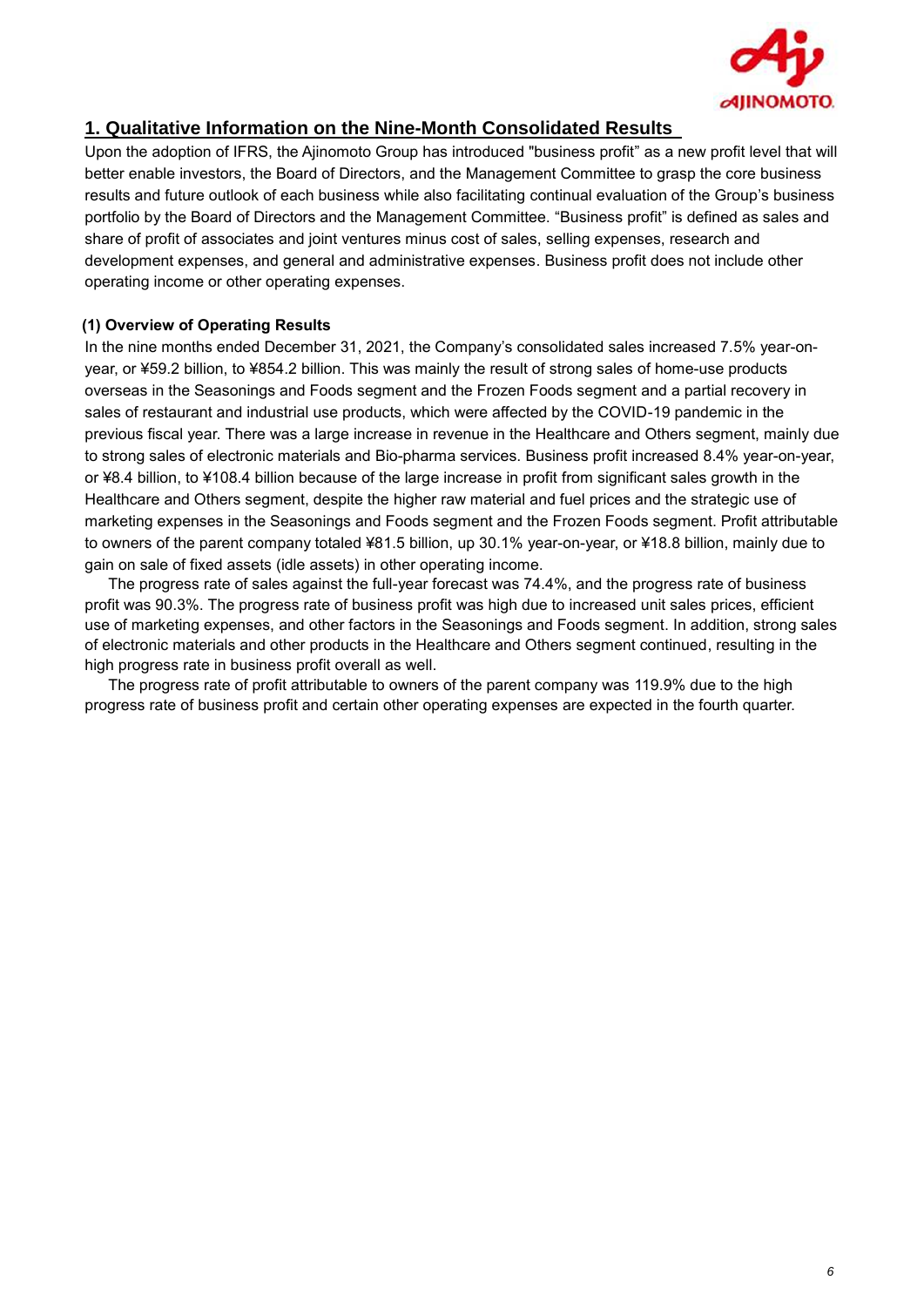

## **Overview by segment**

Sales and business profit by segment are summarized below.

| (Billions of yen)<br>Versus previous year results |                              |                        |            |                              |                        |            |
|---------------------------------------------------|------------------------------|------------------------|------------|------------------------------|------------------------|------------|
|                                                   |                              | Sales                  |            |                              | <b>Business profit</b> |            |
|                                                   | FY2021<br><b>Nine Months</b> | YoY change<br>- amount | YoY change | FY2021<br><b>Nine Months</b> | YoY change<br>- amount | YoY change |
| Seasonings and<br>Foods                           | 497.8                        | 29.5                   | 6.3%       | 74.1                         | (2.7)                  | (3.6)%     |
| Frozen Foods                                      | 165.5                        | 15.8                   | 10.6 %     | 1.9                          | (2.0)                  | (50.3)%    |
| Healthcare and<br><b>Others</b>                   | 181.9                        | 14.4                   | 8.6%       | 33.3                         | 14.9                   | 80.9%      |
| Other                                             | 8.9                          | (0.6)                  | (6.8)%     | (1.0)                        | (1.6)                  |            |
| Total                                             | 854.2                        | 59.2                   | 7.5%       | 108.4                        | 8.4                    | $8.4\%$    |

Versus the forecast (Billions of yen)<br>
Sales Business profit

|                                 | Sales                 |                          | <b>Business profit</b> |                       |                          |                       |
|---------------------------------|-----------------------|--------------------------|------------------------|-----------------------|--------------------------|-----------------------|
|                                 | FY2021<br>Nine Months | Forecast for<br>the year | Achieved<br>- percent  | FY2021<br>Nine Months | Forecast for<br>the year | Achieved<br>- percent |
| Seasonings and<br><b>Foods</b>  | 497.8                 | 665.1                    | 74.9%                  | 74.1                  | 80.7                     | 91.9%                 |
| Frozen Foods                    | 165.5                 | 217.0                    | 76.3%                  | 1.9                   | 2.3                      | 85.0%                 |
| Healthcare and<br><b>Others</b> | 181.9                 | 247.7                    | 73.4%                  | 33.3                  | 39.6                     | 84.2%                 |
| Other                           | 8.9                   | 18.1                     | 49.1%                  | (1.0)                 | (2.6)                    |                       |
| Total                           | 854.2                 | 1,148.0                  | 74.4%                  | 108.4                 | 120.0                    | 90.3%                 |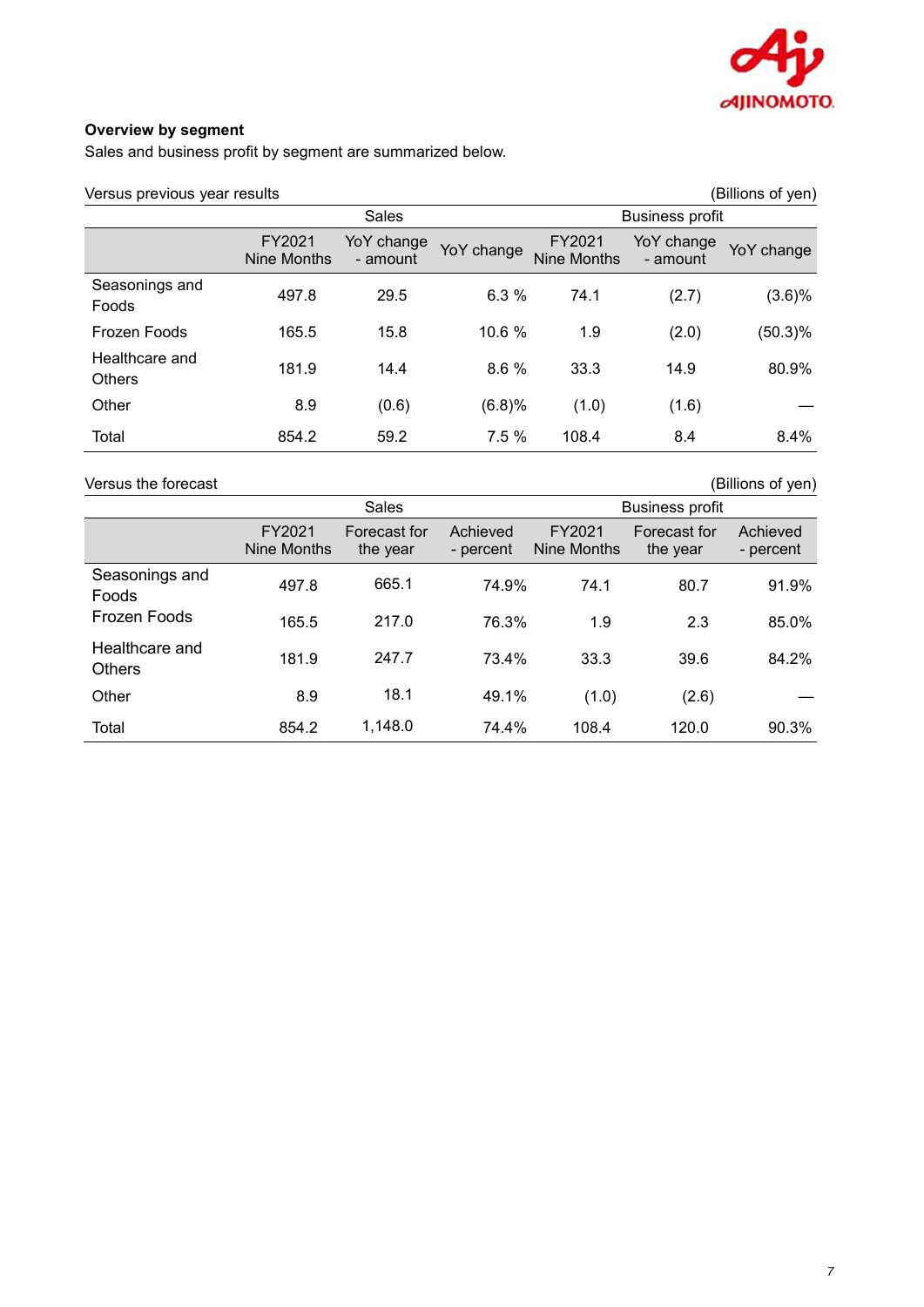

#### **1) Seasonings and Foods**

In the Seasonings and Foods segment, sales increased 6.3% year-on-year, or ¥29.5 billion, to ¥497.8 billion, largely because of strong sales of home-use products and the partial recovery in sales of restaurant and commercial use products, which were affected by the COVID-19 pandemic in the previous fiscal year, both overseas. Segment business profit decreased 3.6% year-on-year, or ¥2.7 billion, to ¥74.1 billion, owing to higher raw material and fuel prices and the strategic use of marketing expenses, despite the increase in overseas revenue.

## Sales (¥bil) 4978 468.3 YoY  $6.3%$ FY2020 FY2021 9 months 9 months 2021/12 2020/12

## **Main factors affecting segment sales**

**Sauce & Seasonings:** Overall, increase in revenue primarily due to strong sales of home-use products and recovery of foodservice-use products in some channels, both overseas, despite the fall back in revenue from the previous year in Japan.

Japan: Decrease in revenue primarily due to the fall back in at-home demand after the increase in the previous year, despite effective sales promotion activities.

Overseas: Increase in revenue primarily due to increased sales of home-use products accompanying growing at-home demand, the recovery of sales of foodservice-use products in some channels, the effect of currency translation, and increased unit sales prices.

**Quick Nourishment:** Increase in revenue primarily due to increased sales of instant noodles overseas and soup products in Japan.

Japan: Revenue increased primarily due to increased sales of soup products.

Overseas: Revenue increased primarily due to increased sales of instant noodles.

**Solution & Ingredients:** Increase in revenue primarily due to increased sales of umami seasonings for processed food manufacturers.



## **Main factors affecting segment profits**

**Sauce & Seasonings:** Increase in profit overall primarily due to increased revenue overseas despite the impacts of cost increases, such as of raw materials, and the strategic use of marketing expenses.

Japan: Decrease in profit primarily due to the impacts of cost increases, such as of raw materials, and the strategic use of marketing expenses.

Overseas: Increase in profit due to the effects of increased revenue and currency translation, despite the impacts of cost increases, such as of raw materials, and the strategic use of marketing expenses.

9 months **Quick Nourishment:** Decrease in profit overall primarily due to the impact of cost increases, such as of raw materials, and the effect of launching a new factory in Japan, despite increased revenue overseas.

Japan: Decrease in profit primarily due to the impact of cost increases, such as of raw materials, and the effect of launching a new factory.

Overseas: Increase in profit primarily due to the impact of increased revenue, despite the impact of cost increases, such as of raw materials.

**Solution & Ingredients:** Decrease in profit overall due to the impact of rising raw material and fuel costs for umami seasonings for processed food manufacturers, despite increased revenue.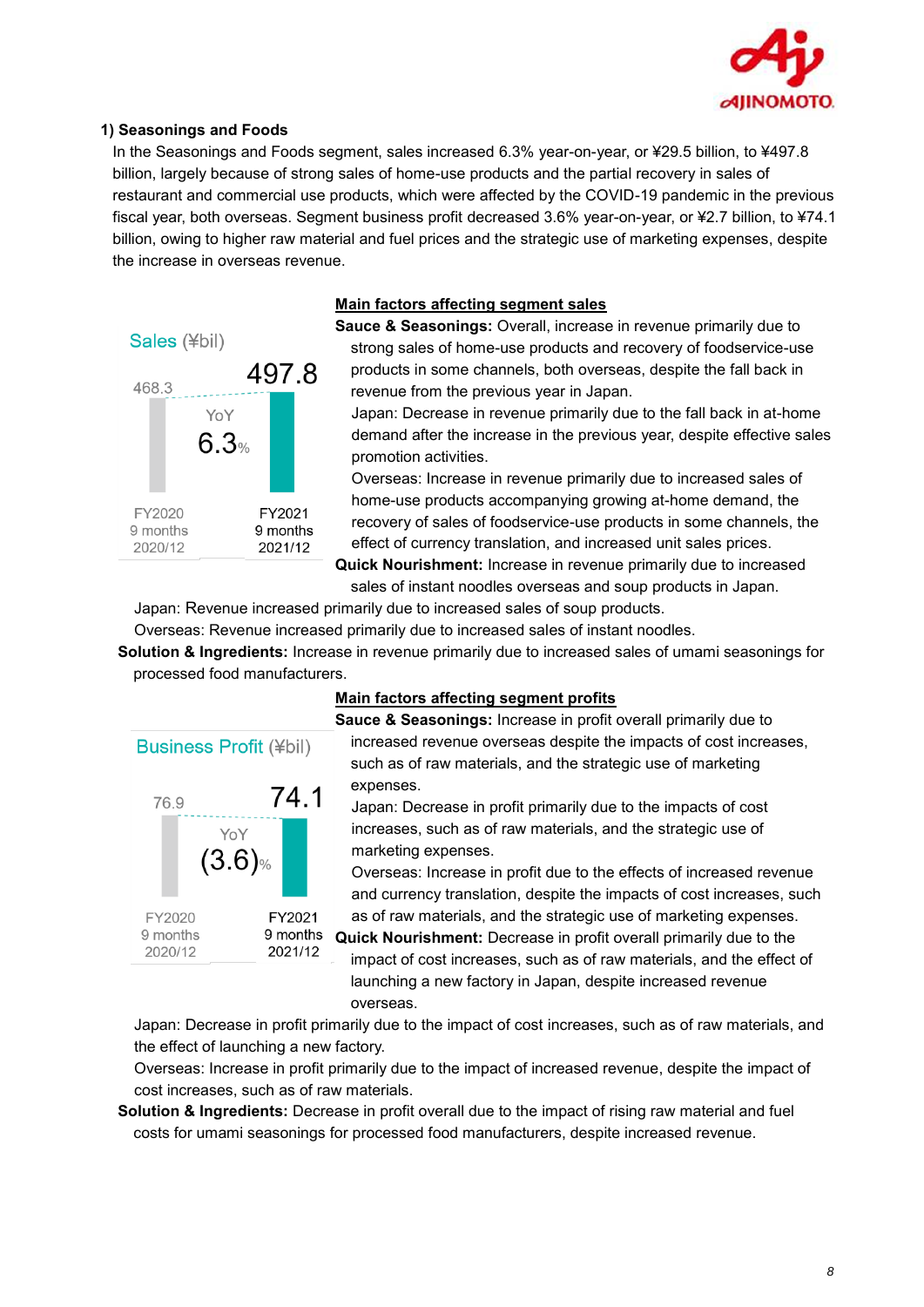

## **2) Frozen Foods**

Frozen Foods segment sales increased 10.6% year-on-year, or ¥15.8 billion, to ¥165.5 billion, largely owing to the increase in sales of industrial-use products overseas. Segment business profit decreased 50.3% year-on-year, or ¥2.0 billion, to ¥1.9 billion, due to higher costs in North America and the strategic use of marketing expenses and other factors in Japan.



#### **Main factors affecting segment profits**

Increase in revenue overall primarily due to significantly increased revenue in North America and Europe because of increased sales, despite decreased revenue in Japan primarily due to the impact of structural reform.

Japan: Revenue decreased primarily due to the impact of ceasing sales accompanying structural reform, despite increased sales of high-value-added products.

Overseas: Revenue increased significantly primarily due to continued steady demand in North America and Europe, and increased unit sales prices in North America.



## **Main factors affecting segment profits**



Large decrease in profit overall primarily due to increased costs in North America and strategic use of marketing expenses in Japan, despite increased revenue.

Japan: Decrease in profit primarily due to strategic use of marketing expenses.

Overseas: Large decrease in profit primarily due to increased factory costs, despite the effect of rising raw material prices, logistics costs, and labor costs in North America being overcome mostly with price increases.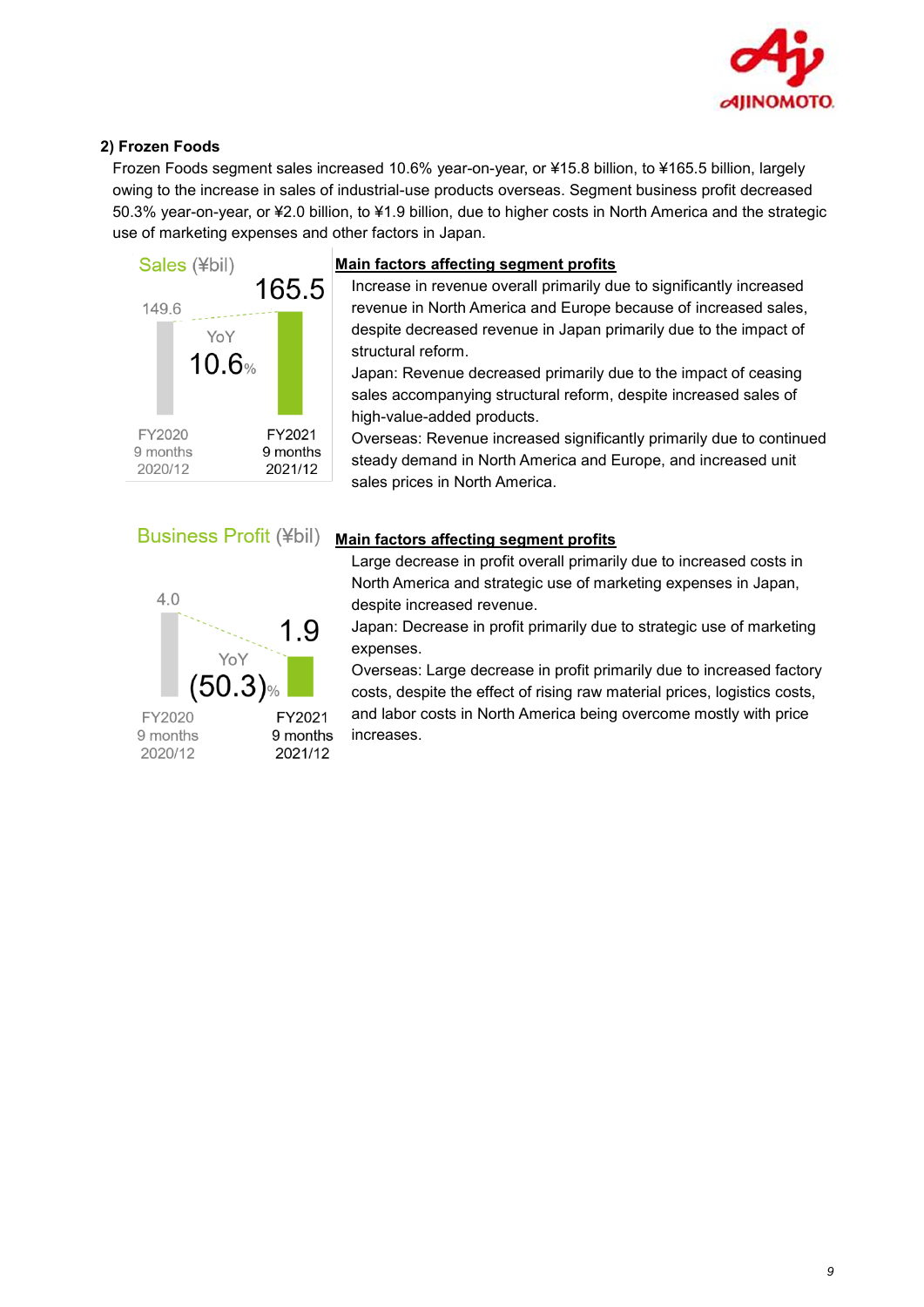

## **3) Healthcare and Others**

Healthcare and Others segment sales increased 8.6% year-on-year, or ¥14.4 billion, to ¥181.9 billion, owing to a significant increase in sales in Bio-Pharma Services & Ingredients and Functional Materials, despite a decline in revenue for animal nutrition products due to the impact of structural reform. Segment business profit increased 80.9% year-on-year, or ¥14.9 billion, to ¥33.3 billion due to the effect of revenue growth.

In the quarter ended June 30, 2021, the Company changed the names and product classifications of some of its product categories. For more details, see *"2. Condensed Consolidated Financial Statements and Notes, (3) Notes to Condensed Consolidated Financial Statements, Segment Information."* In addition, in the quarter ended June 30, 2021, the amino acids for pharmaceuticals and foods and Bio-Pharma Services businesses were combined and reclassifed as the Bio-Pharma Services & Ingredients business.



#### **4) Other**

In the Other segment, sales totaled ¥8.9 billion, down 6.8% year-on-year, or ¥0.6 billion. Segment business profit recorded a ¥1.0 billion loss, down ¥1.6 billion year-on-year, due to losses associated with structural reform.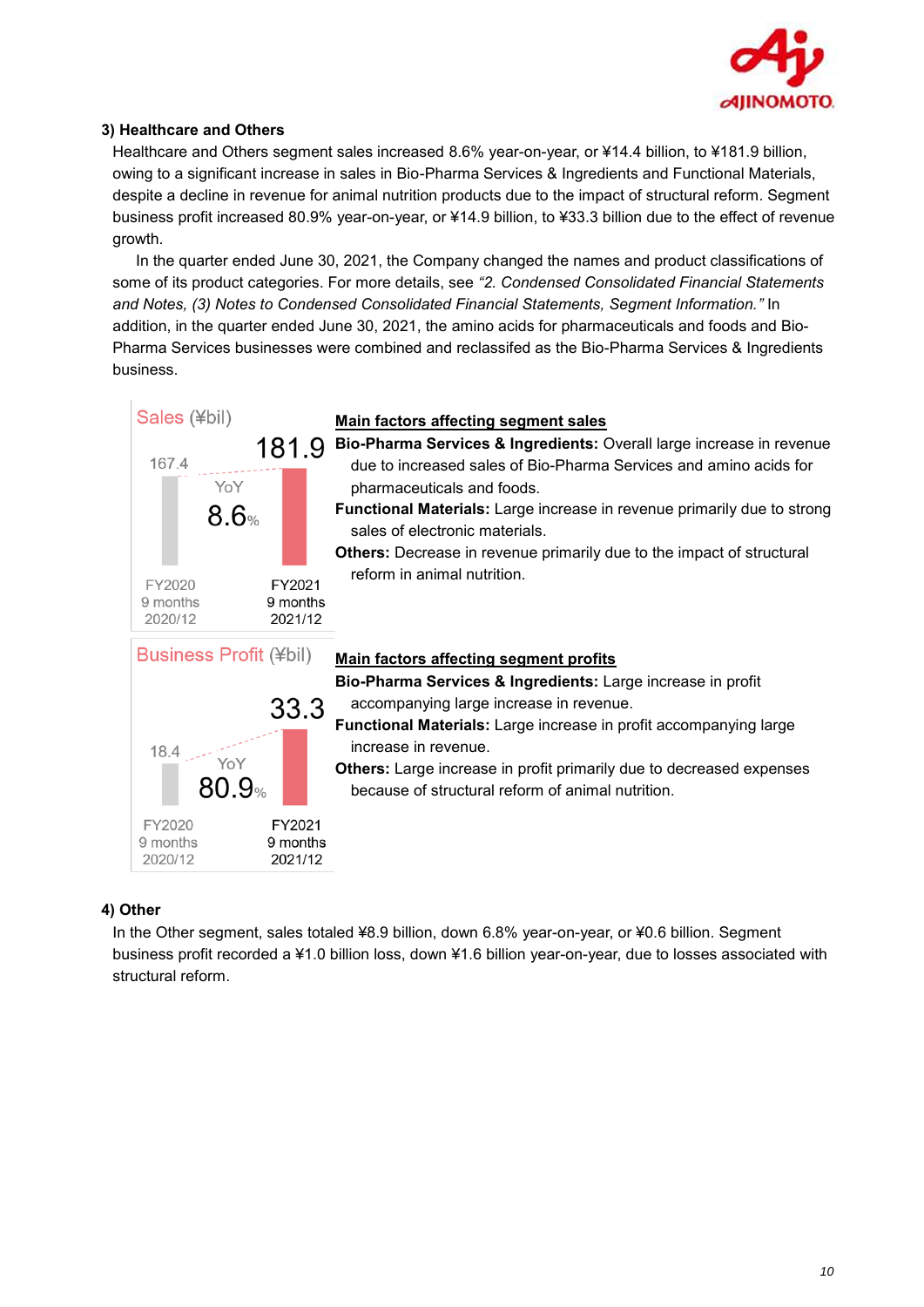

#### **(2) Overview of Financial Position**

As of December 31, 2021, the Company's consolidated total assets stood at ¥1,397.4 billion, a decrease of ¥33.8 billion from ¥1,431.2 billion at the end of the previous fiscal year on March 31, 2021. The main reasons for this were a decrease in cash and cash equivalents due to the purchase of treasury stock and repayment of interest-bearing debt, as well as the sale of the animal nutrition business in Europe accompanying structural reform of the animal nutrition business.

Total liabilities came to ¥700.0 billion, ¥63.3 billion less than the ¥763.4 billion at the end of the previous fiscal year. This decrease was mainly due to repayment of interest-bearing debt and payment of trade and other payables, and the sale of the animal nutrition business in Europe. Interest-bearing debt totaled ¥381.0 billion, a decrease of ¥25.7 billion from the end of the previous fiscal year, mainly reflecting redemption of commercial papers.

Total equity as of December 31, 2021 was ¥29.5 billion more than at the end of the previous fiscal year, mainly reflecting an increase in retained earnings despite the increase in treasury stock from further purchase. Equity attributable to owners of the parent company, which is total equity minus non-controlling interests, totaled ¥647.3 billion, and the equity ratio attributable to owners of the parent company was 46.3%.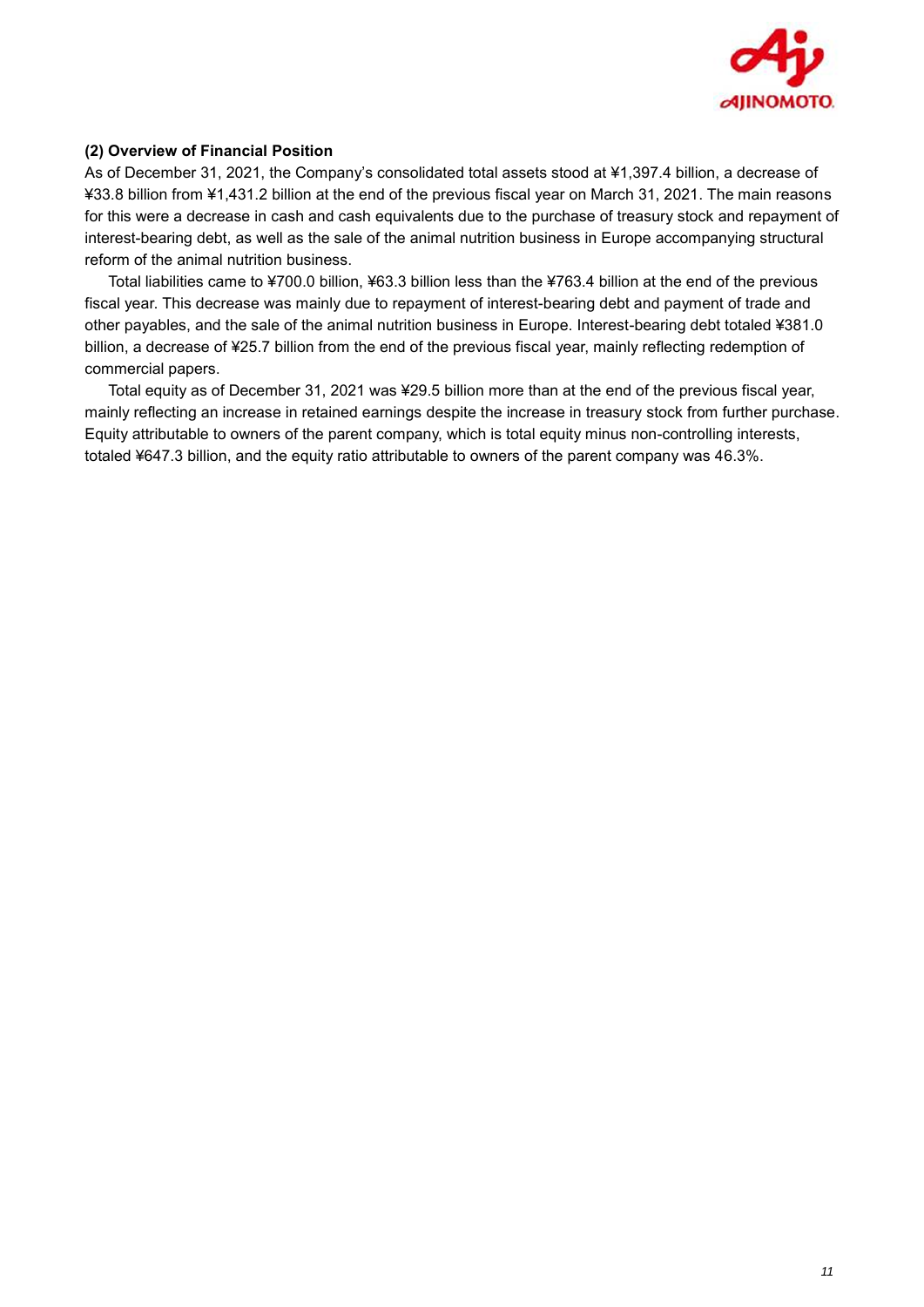

# **2. Condensed Consolidated Financial Statements and Notes**

## **(1) Condensed Consolidated Statements of Financial Position**

|                                                  |                         | (Millions of yen)    |
|--------------------------------------------------|-------------------------|----------------------|
|                                                  | As of December 31, 2021 | As of March 31, 2021 |
| <b>Assets</b>                                    |                         |                      |
| <b>Current assets</b>                            |                         |                      |
| Cash and cash equivalents                        | 141,063                 | 181,609              |
| Trade and other receivables                      | 170,940                 | 162,104              |
| Other financial assets                           | 15,463                  | 12,078               |
| Inventories                                      | 209,505                 | 188,664              |
| Income taxes receivable                          | 5,003                   | 7,459                |
| <b>Others</b>                                    | 18,936                  | 18,746               |
| Subtotal                                         | 560,913                 | 570,662              |
| Assets of disposal groups classified as held for |                         | 14,506               |
| sale                                             |                         |                      |
| Total current assets                             | 560,913                 | 585,169              |
| <b>Non-current assets</b>                        |                         |                      |
| Property, plant and equipment                    | 487,263                 | 486.443              |
| Intangible assets                                | 70,013                  | 72,201               |
| Goodwill                                         | 98,296                  | 96,024               |
| Investments in associates and joint ventures     | 113,558                 | 112,246              |
| Long-term financial assets                       | 48,123                  | 53,576               |
| Deferred tax assets                              | 7,135                   | 14,537               |
| <b>Others</b>                                    | 12,146                  | 11,090               |
| Total non-current assets                         | 836,539                 | 846,119              |
| <b>Total assets</b>                              | 1,397,452               | 1,431,289            |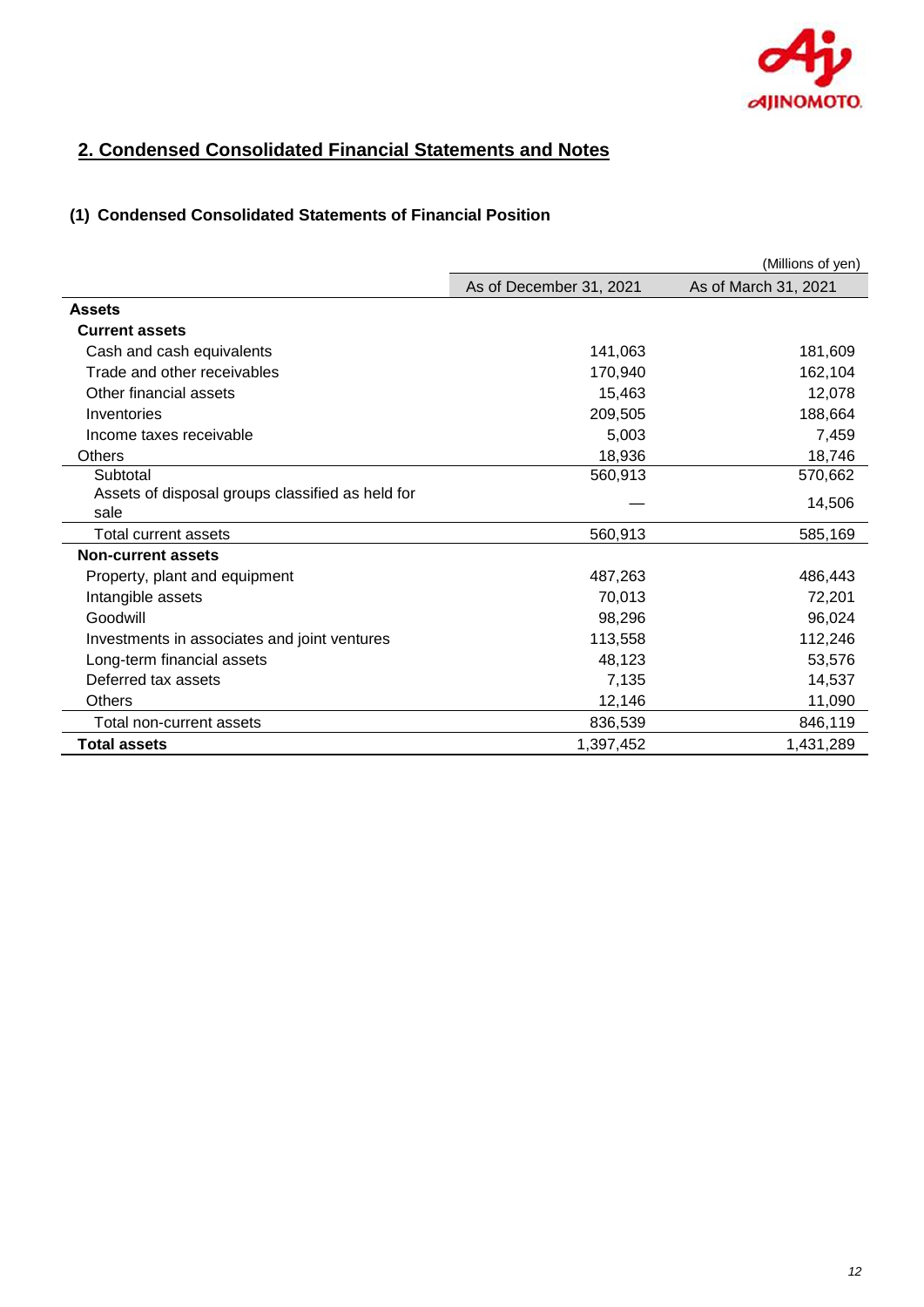

|                                              |                         | (IVIIIIIONS OF YEN)  |
|----------------------------------------------|-------------------------|----------------------|
|                                              | As of December 31, 2021 | As of March 31, 2021 |
| <b>Liabilities</b>                           |                         |                      |
| <b>Current liabilities</b>                   |                         |                      |
| Trade and other payables                     | 175,987                 | 188,452              |
| Short-term borrowings                        | 9,802                   | 10,820               |
| <b>Commercial papers</b>                     | 13,000                  | 30,000               |
| Current portion of long-term borrowings      | 17,541                  | 18,085               |
| Other financial liabilities                  | 10,670                  | 11,603               |
| Short-term employee benefits                 | 35,909                  | 38,288               |
| Provisions                                   | 1,560                   | 4,343                |
| Income taxes payable                         | 14,361                  | 10,770               |
| <b>Others</b>                                | 13,261                  | 11,371               |
| Subtotal                                     | 292,094                 | 323,736              |
| Liabilities of disposal groups classified as |                         | 12,603               |
| held for sale                                |                         |                      |
| <b>Total current liabilities</b>             | 292,094                 | 336,339              |
| <b>Non-current liabilities</b>               |                         |                      |
| Corporate bonds                              | 159,605                 | 149,608              |
| Long-term borrowings                         | 131,688                 | 141,911              |
| Other financial liabilities                  | 62,698                  | 69,381               |
| Long-term employee benefits                  | 41,735                  | 43,487               |
| Provisions                                   | 4,372                   | 4,704                |
| Deferred tax liabilities                     | 6,902                   | 16,240               |
| <b>Others</b>                                | 958                     | 1,770                |
| Total non-current liabilities                | 407,961                 | 427,103              |
| <b>Total liabilities</b>                     | 700,055                 | 763,443              |
| <b>Equity</b>                                |                         |                      |
| Common stock                                 | 79,863                  | 79,863               |
| Capital surplus                              | (1, 146)                |                      |
| Treasury stock                               | (35, 631)               | (1,464)              |
| Retained earnings                            | 662,752                 | 608,031              |
| Other components of equity                   | (58, 468)               | (65, 454)            |
| Other components of equity related to        |                         |                      |
| disposal groups classified as held for sale  |                         | (718)                |
| Equity attributable to owners of the parent  | 647,370                 | 620,257              |
| company                                      |                         |                      |
| Non-controlling interests                    | 50,026                  | 47,589               |
| <b>Total equity</b>                          | 697,396                 | 667,846              |
| <b>Total liabilities and equity</b>          | 1,397,452               | 1,431,289            |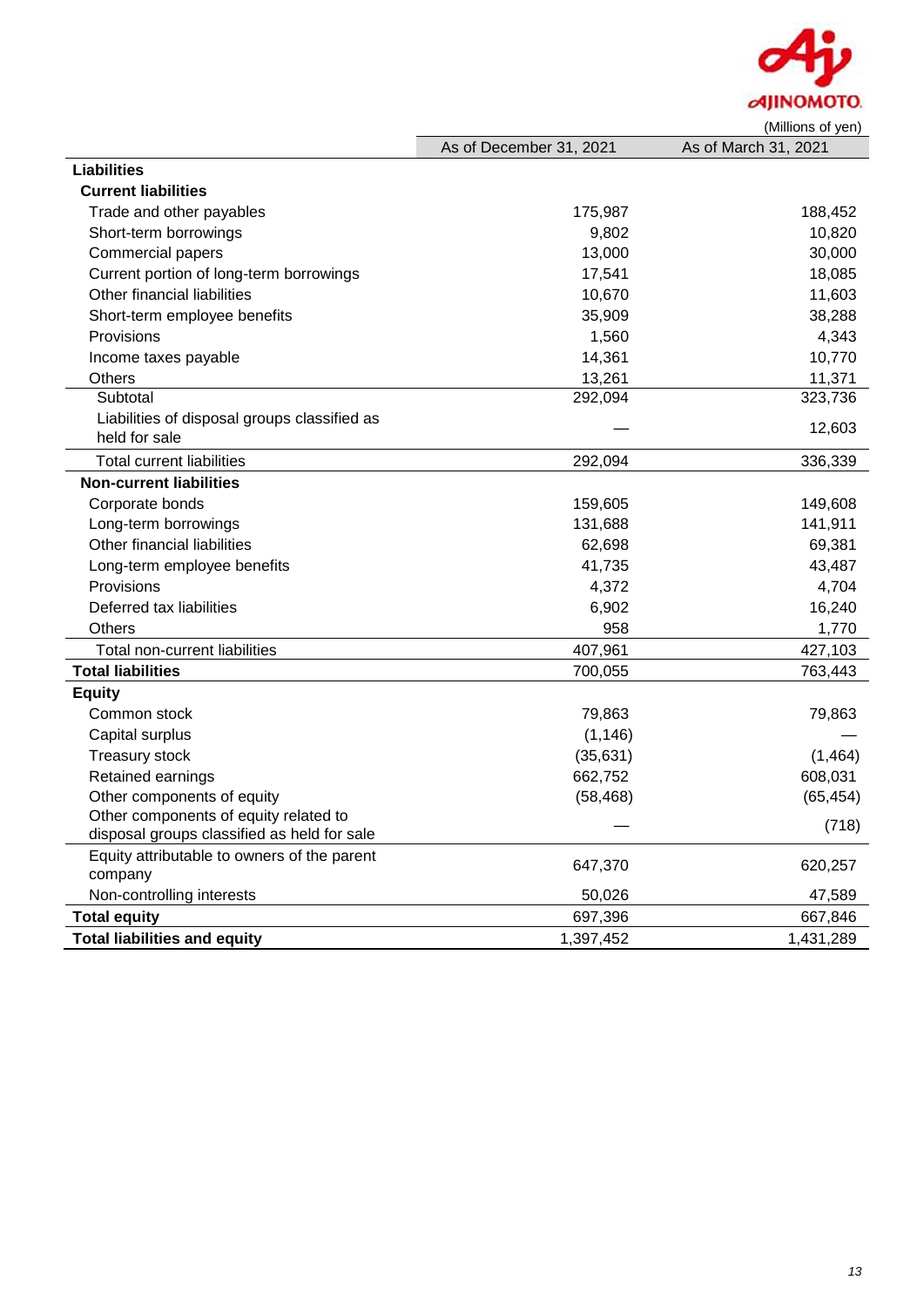

## **(2) Condensed Consolidated Statements of Income**

| <b>For the Nine Months</b>                       |                   | (Millions of yen) |
|--------------------------------------------------|-------------------|-------------------|
|                                                  | Nine months ended | Nine months ended |
|                                                  | December 31, 2021 | December 31, 2020 |
|                                                  |                   |                   |
| Sales                                            | 854,228           | 794,939           |
| Cost of sales                                    | (526, 217)        | (488,226)         |
| <b>Gross profit</b>                              | 328,011           | 306,712           |
| Share of profit of associates and joint ventures | 2,150             | 3,232             |
| Selling expenses                                 | (123, 107)        | (112, 959)        |
| Research and development expenses                | (17, 994)         | (18, 489)         |
| General and administrative expenses              | (80, 646)         | (78, 528)         |
| <b>Business profit</b>                           | 108,414           | 99,967            |
| Other operating income                           | 22,415            | 7,043             |
| Other operating expenses                         | (8,998)           | (8, 793)          |
| <b>Operating profit</b>                          | 121,831           | 98,217            |
| Financial income                                 | 3,985             | 2,359             |
| <b>Financial expenses</b>                        | (6, 853)          | (4,636)           |
| Profit before income taxes                       | 118,963           | 95,941            |
| Income taxes                                     | (32, 484)         | (27, 285)         |
| <b>Profit</b>                                    | 86,478            | 68,655            |
| Attributable to:                                 |                   |                   |
| Owners of the parent company                     | 81,539            | 62,657            |
| Non-controlling interests                        | 4,938             | 5,998             |
| Earnings per share (yen):                        |                   |                   |
| <b>Basic</b>                                     | ¥149.58           | ¥114.28           |
| <b>Diluted</b>                                   | ¥149.57           | ¥114.23           |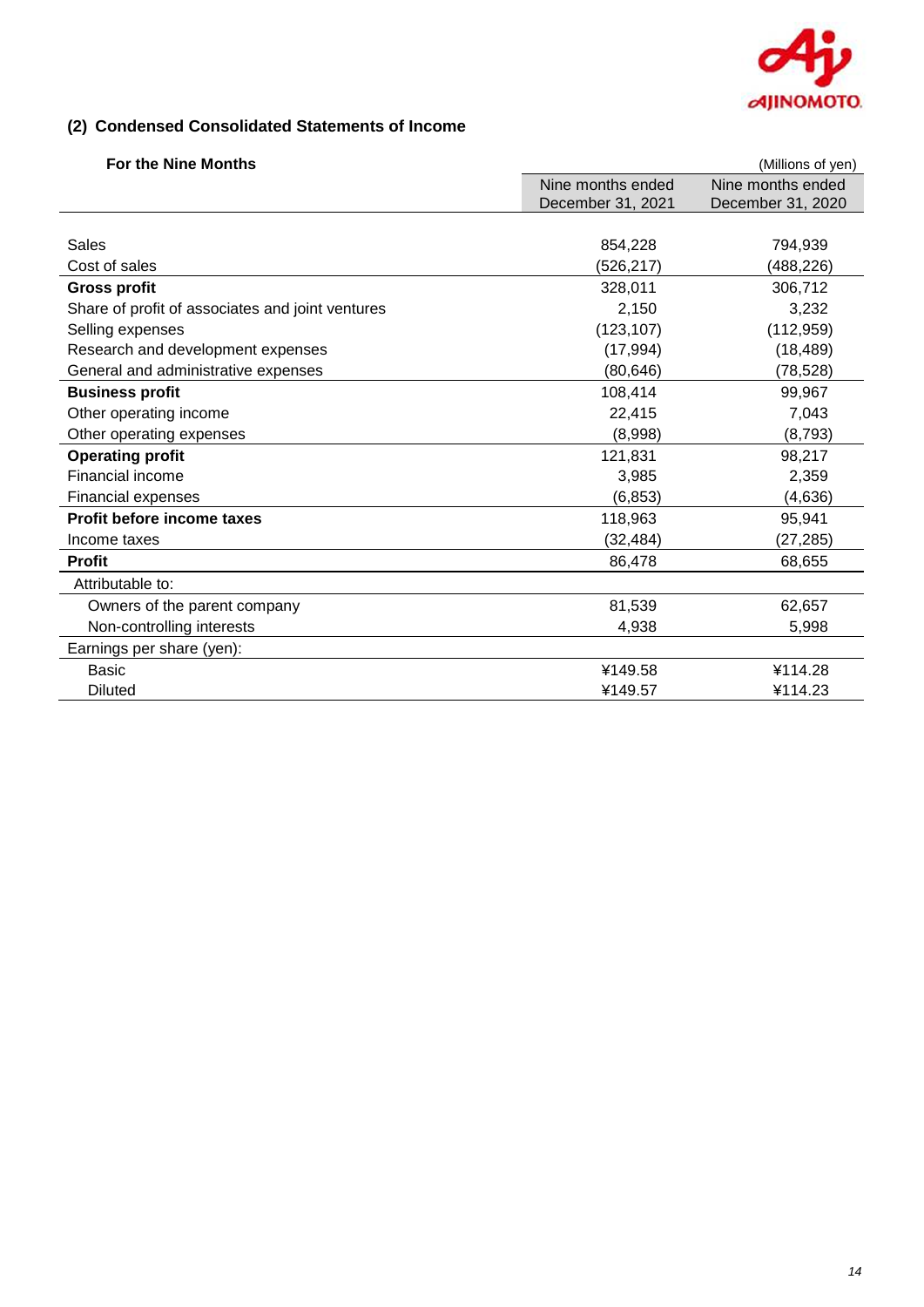

## **(3) Notes to Condensed Consolidated Financial Statements**

#### **Going Concern Assumption**

Not applicable

## **Significant Accounting Policies**

The significant accounting policies used to prepare these condensed consolidated financial statements for the nine months are unchanged from the policies applied to the consolidated financial statements in the previous fiscal year. Income taxes for this nine-month period are calculated based on an estimation of the effective tax rate for the fiscal year.

Impact of Applying New Accounting Policies: Not applicable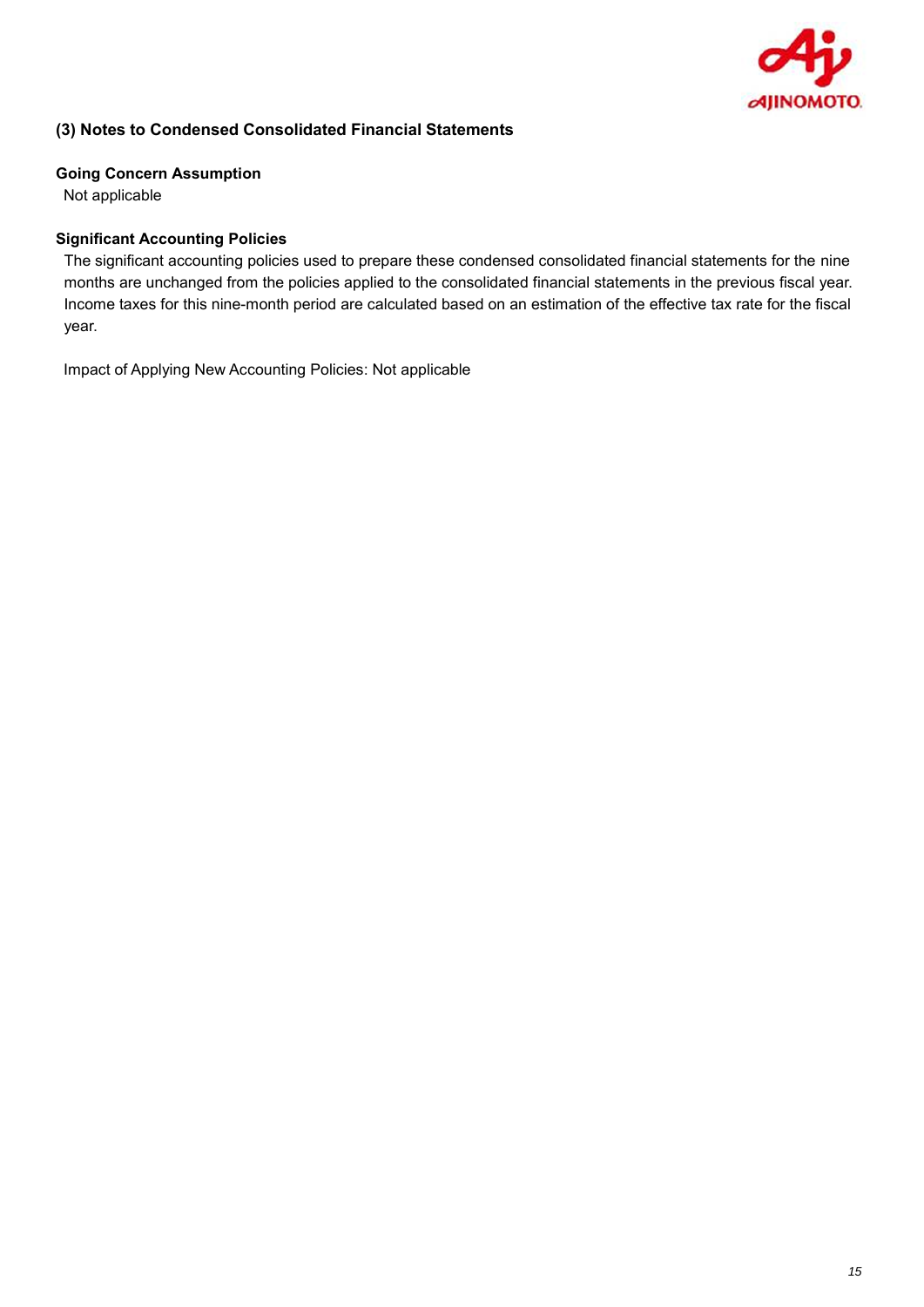

## **Segment Information**

## (1) Overview of reportable segments

The Group's reportable segments are categorized primarily by product lines. There are three reportable segments: Seasonings and Foods, Frozen Foods, and Healthcare and Others.

Each reportable segment is a component of the Group for which separate financial information is available and evaluated regularly by the Management Committee in determining the allocation of management resources and in assessing performance.

The product categories belonging to each reportable segment are as follows:

| Reportable<br>Segments  | Details                                                          | <b>Main Products</b>                                                                                                                                                                                                                                                                                                                                                                                                                 |
|-------------------------|------------------------------------------------------------------|--------------------------------------------------------------------------------------------------------------------------------------------------------------------------------------------------------------------------------------------------------------------------------------------------------------------------------------------------------------------------------------------------------------------------------------|
| Seasonings<br>and Foods | Sauce and<br>Seasonings                                          | Umami seasonings AJI-NO-MOTO <sup>®</sup> , HON-DASHI <sup>®</sup> , Cook Do®,<br>Ajinomoto KK Consommé, Pure Select <sup>®</sup> Mayonnaise,<br>Ros Dee® (flavor seasoning/Thailand), Masako® (flavor<br>seasoning/Indonesia), Aji-ngon® (flavor seasoning/Vietnam),<br>Sazón® (flavor seasoning/Brazil),<br>Sajiku (menu-specific seasoning/Indonesia), CRISPY FRY (menu-<br>specific seasoning/Philippines), etc.                 |
|                         | <b>Quick Nourishment</b>                                         | Knorr <sup>®</sup> Cup Soup, YumYum® (instant noodles/Thailand), Birdy®<br>(coffee beverage/Thailand), Birdy® 3in1 (powdered drink/Thailand),<br><i>Blendy</i> <sup>®</sup> brand products ( <i>CAFÉ LATORY</i> <sup>®</sup> , stick coffee, etc.),<br>MAXIM® brand products, Chotto Zeitakuna Kohiten® brand<br>products, various gift sets, office supplies (coffee vending<br>machines, tea servers), etc.                        |
|                         | Solution and<br>Ingredients                                      | Umami seasoning AJI-NO-MOTO® for foodservice and processed<br>food manufacturers in Japan,<br>Seasonings and processed foods for foodservice,<br>Seasonings for processed foods (savory seasonings, enzyme<br>$ACTIVA®$ ),<br>Drinks supplied to restaurants, Ingredients for industrial use,<br>Delicatessen products, Bakery products, Nucleotides,<br>Sweeteners (aspartame for food processing, PAL SWEET® for                   |
| Frozen Foods            | Frozen Foods                                                     | home use, etc.), and others<br>Chinese dumplings (Gyoza, Shoga Gyoza, POT STICKERS, etc.),<br>Cooked rice (THE CHA-HAN, CHICKEN FRIED RICE, YAKITORI<br>CHICKEN FRIED RICE, etc.),<br>Noodles (YAKISOBA, RAMEN, etc.),<br>Desserts (cakes for restaurant and industrial-use, MACARON,<br>$etc.$ ),<br>Shumai (THE SHUMAI, etc.),<br>Processed chicken (Yawaraka Wakadori Kara-Age (fried chicken),<br>THE KARAAGE, etc.), and others |
| Others                  | Healthcare and   Amino Acids for<br>Pharmaceuticals and<br>Foods | Amino acids, culture media                                                                                                                                                                                                                                                                                                                                                                                                           |
|                         | <b>Bio-Pharma Services</b><br><b>Functional Materials</b>        | Contract manufacturing services of pharmaceutical intermediates<br>and active ingredients, sterile products (fill and finish), etc.<br>Electronic materials (Ajinomoto Build-up Film® (ABF) interlayer                                                                                                                                                                                                                               |
|                         |                                                                  | insulating material for semiconductor packages and others),<br>Functional materials (adhesive PLENSET <sup>®</sup> ,<br>magnetic materials [AFTINNOVA® Magnetic Film and others]),<br>activated carbon, release paper, etc.                                                                                                                                                                                                          |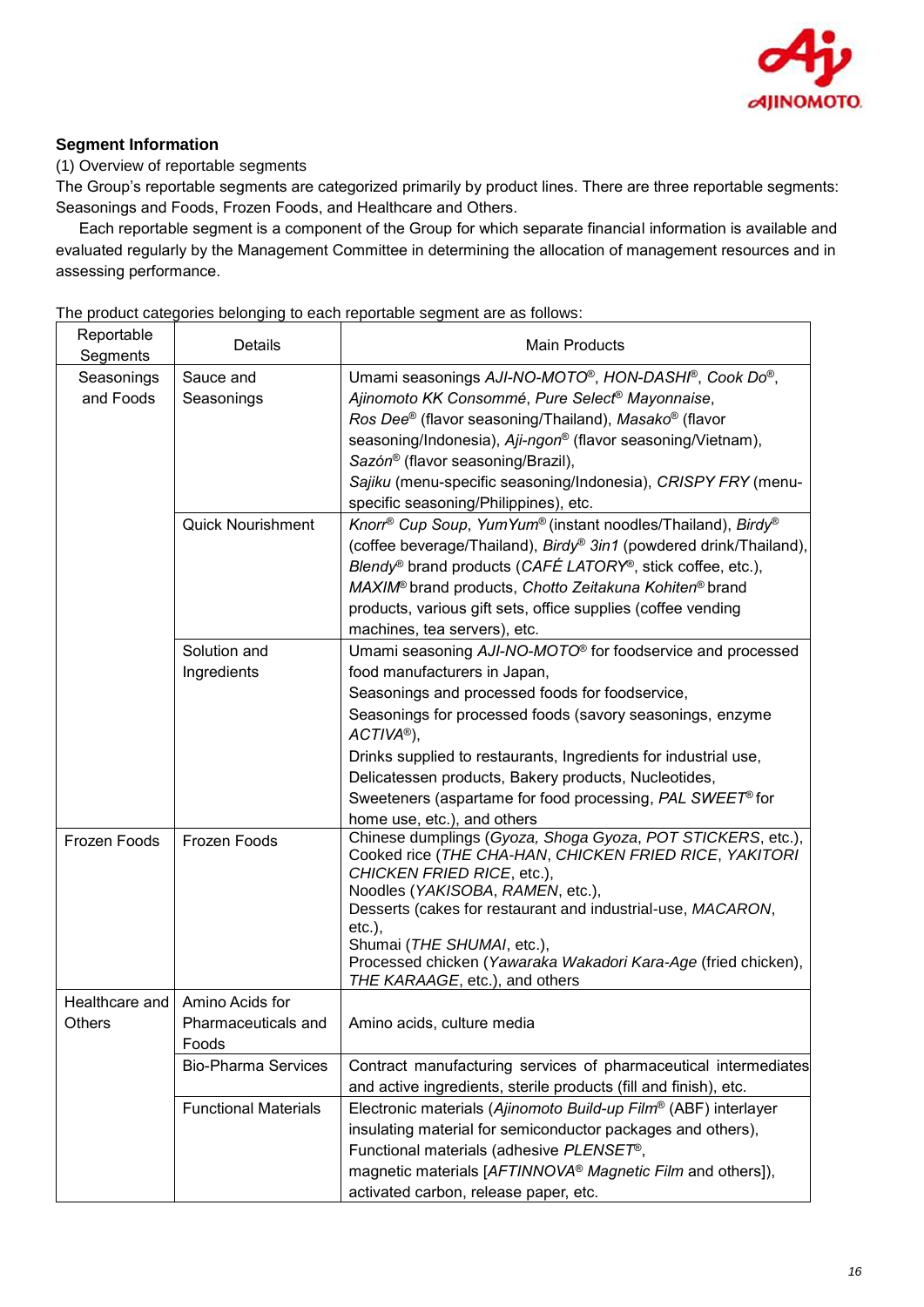

| <b>Others</b> | Feed-use amino acids (Lysine, Threonine, Tryptophan, Valine,                |
|---------------|-----------------------------------------------------------------------------|
|               | $AiIPro^{\circledcirc}$ -L, etc.),                                          |
|               | Fundamental Foods (Glyna®, Amino Aile®),                                    |
|               | Functional foods and drinks (amino VITAL <sup>®</sup> ),                    |
|               | Personal Care ingredients (amino acid-based mild surfactant                 |
|               | Amisoft <sup>®</sup> , Amilite®, amino acid-based humectant Ajidew®, etc.), |
|               | Medical foods, and others                                                   |

From the quarter ended June 30, 2021, medical foods, which was previously included in amino acids for pharmaceuticals and foods in Healthcare and Others, and some of the businesses previously included in Bio-Pharma Services in Healthcare and Others were included in Others in Healthcare and Others.

In addition, the name of the product category previously classified as Specialty Chemicals was changed to Functional Materials.